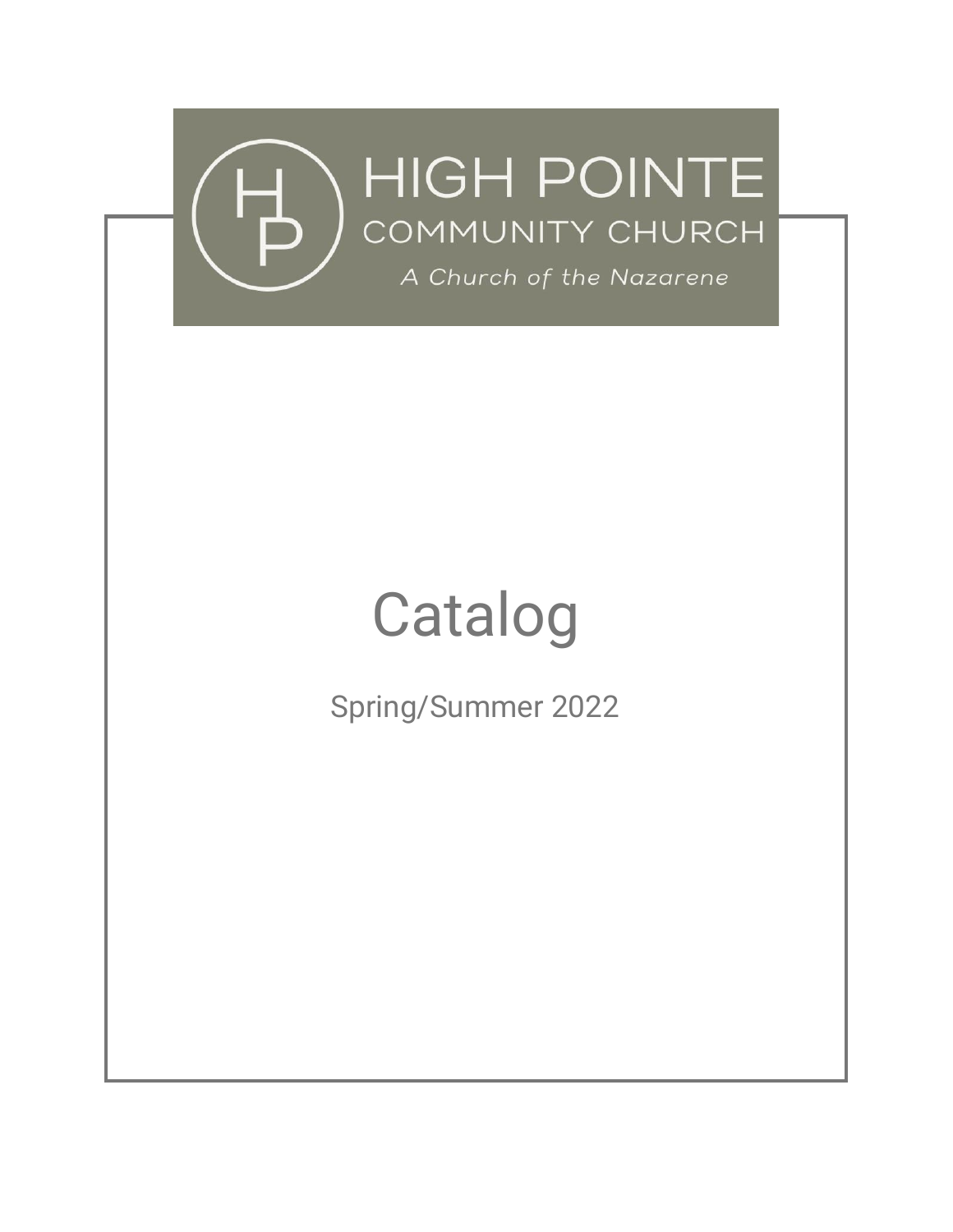## **Barnabas**

Who: When: Where: Facilitator: Tim Nelson All Men 1st & 2nd Week of Month – Tuesday – 6:30 PM Church

A year-long mentoring program for men that focuses on growing in love for God's Word and cultivating a deeper walk with God. (Register now for the next group beginning January 2023)

| <b>BASIC (Brothers And Sisters In Christ) - Coed</b> |                                                                                                                              |                                                                                                                                                                                                                                                                                                                                             |  |
|------------------------------------------------------|------------------------------------------------------------------------------------------------------------------------------|---------------------------------------------------------------------------------------------------------------------------------------------------------------------------------------------------------------------------------------------------------------------------------------------------------------------------------------------|--|
| Who:<br>When:<br>Where:                              | Age 18 to 30<br>Weekly - Sunday - 9:00 AM<br>Church<br>Facilitator: Blake Robitaille                                         | A teacher-led group for those in college or having just<br>begun their careers that focuses on digging into God's<br>Word to see how the Gospel can change lives forever and<br>spending time together in order to grow friendships and<br>discuss the best way to go about life's ups and downs.                                           |  |
|                                                      | <b>BASIC (Brothers And Sisters In Christ) - Men</b>                                                                          |                                                                                                                                                                                                                                                                                                                                             |  |
| Who:<br>When:<br>Where:                              | Men age 18 to 30<br>Weekly - Wednesday - 6:00 PM<br>Church<br>Facilitator: Zach DeVos                                        | A teacher-led group for men that uses digital streaming<br>curriculum to provide an opportunity to explore and<br>discuss issues relevant to living out faith in Christ in the<br>world of young adults today.                                                                                                                              |  |
|                                                      | <b>BASIC (Brothers And Sisters In Christ) - Women</b>                                                                        |                                                                                                                                                                                                                                                                                                                                             |  |
| Who:<br>When:<br>Where:                              | Women age 18 to 30<br>Weekly - Wednesday - 6:00 PM<br>Church<br>Facilitator: Brittney Kloosterhouse and Morgan Doolittle     | A teacher-led group for women that uses digital streaming<br>curriculum to provide an opportunity to explore and<br>discuss issues relevant to living out faith in Christ in the<br>world of young adults today.                                                                                                                            |  |
| <b>Context</b>                                       |                                                                                                                              |                                                                                                                                                                                                                                                                                                                                             |  |
| Who:<br>When:<br>Where:                              | Everyone<br>Weekly - Sunday - 9:00 AM<br>Church<br>Facilitator: Randy Murphy                                                 | A pastor-led, interactive study of the biblical text and its<br>background and meaning to the original hearers within<br>the context of the greater whole. Members will gain<br>understanding of the Bible as they interpret its relevance<br>and significance in their lives today. The current biblical<br>text is Genesis, chapters 1-3. |  |
| <b>Couples Discipleship</b>                          |                                                                                                                              |                                                                                                                                                                                                                                                                                                                                             |  |
| Who:<br>When:<br>Where:                              | Married couples age 20 to 40<br>Bi-Weekly (2nd & 4th Weeks) - Monday - 6:30 PM<br>Dorr<br>Facilitator: DJ and Shelby Liechty | A group focused on cultivating Christ-centered and<br>biblical marriages and families through fellowship, the<br>study of scripture, and discussion of how to apply the<br>Bible to loving one another and raising our young children<br>to seek the Truth.                                                                                 |  |
| <b>Firm Foundations: Creation to Christ</b>          |                                                                                                                              |                                                                                                                                                                                                                                                                                                                                             |  |
| Who:<br>When:<br>Where:                              | 7th-12th Grade Students<br>Weekly $-$ Sunday $-$ 6:30 PM<br>Church<br>Facilitator: Nate Woolley                              | Firm Foundations: Creation to Christ unfolds the story of<br>God Chronologically. Moving through key Bible passages,<br>these lessons progressively reveal truth about God and<br>man, and the gospel and grace that bridge the gap of sin.                                                                                                 |  |